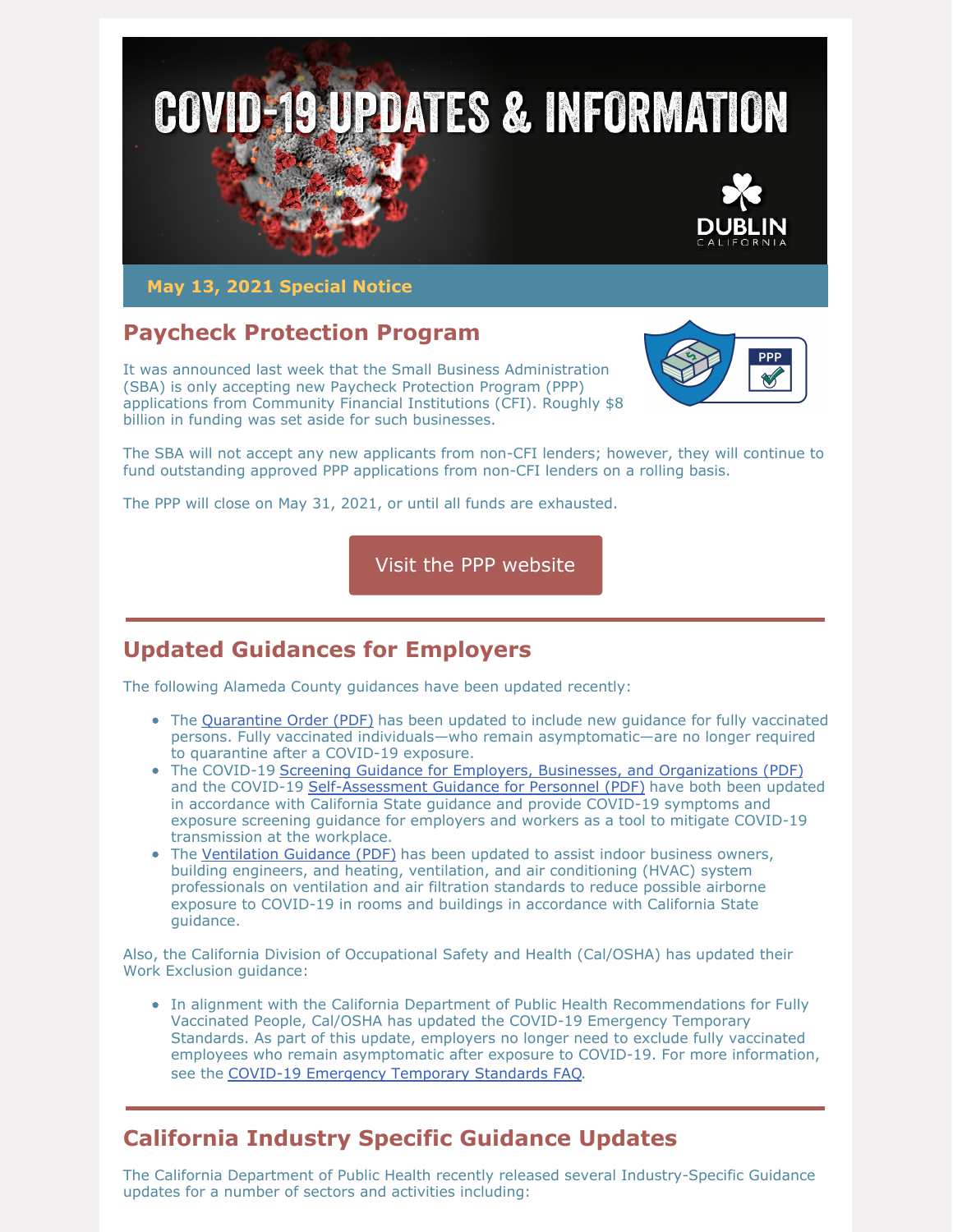- **Cardrooms, Bingo Halls, Satellite Wagering** Updated to include a capacity bonus for venues with fully vaccinated attendees or attendees that have tested negative for COVID-19.
- **Community Sporting Events** Provides detailed guidance for organized community endurance and running/walking events, including runs, walks, marathons, triathlons, and similar endurance events.
- **Day Camps & Other Supervised Youth Activities** Updated to include updates related to closures, testing, confirmed or suspected COVID-19 case response, and more.
- **Indoor Seated Live Events and Performances** Provides detailed guidance for indoor live events and performances with assigned seats.
- **Personal Care Services** Piercing and tattooing services for the mouth and nose area are now permitted. In addition to a face covering, practitioners should wear a face shield for eye protection when they are performing tattoo or piercing procedures on face and neck areas where the client cannot wear a face covering. Use of fit-tested N95 respirators and improved ventilation are strongly encouraged.
- **Private Venues and Events** Provides detailed guidance for meetings, conferences, and receptions. Private events held at restaurants must follow the Private Venues and Events Guidance.

Read the Industry [Guidances](https://covid19.ca.gov/industry-guidance/)

### **To Tri-Valley with Love: The PROMISE Campaign**

Dublin has joined forces with the cities of Livermore, Pleasanton, San Ramon, and the Town of Danville along with the Visit Tri-Valley on a local recovery marketing campaign to help businesses get back on their feet. The "To Tri-Valley with Love" Promise Campaign encourages residents to spend locally in order to stimulate economic recovery and save struggling hometown businesses.

The main call to action is for residents to make a pledge to get out and spend locally. They are asked to sign up for a free mobile Promise Pass with specials at more than 100 participating businesses throughout the Tri-Valley.

Through this innovative cooperative marketing partnership, our combined resources will leverage media buying power and heighten local citizen awareness and civic pride as a region for economic benefit for all.



## **New Workplace and Recovery Newsletter from Alameda County**

Learn about the latest workplace and recovery guidance and updates from Alameda County Public Health Department by signing up for their free Workplace and Recovery newsletter.

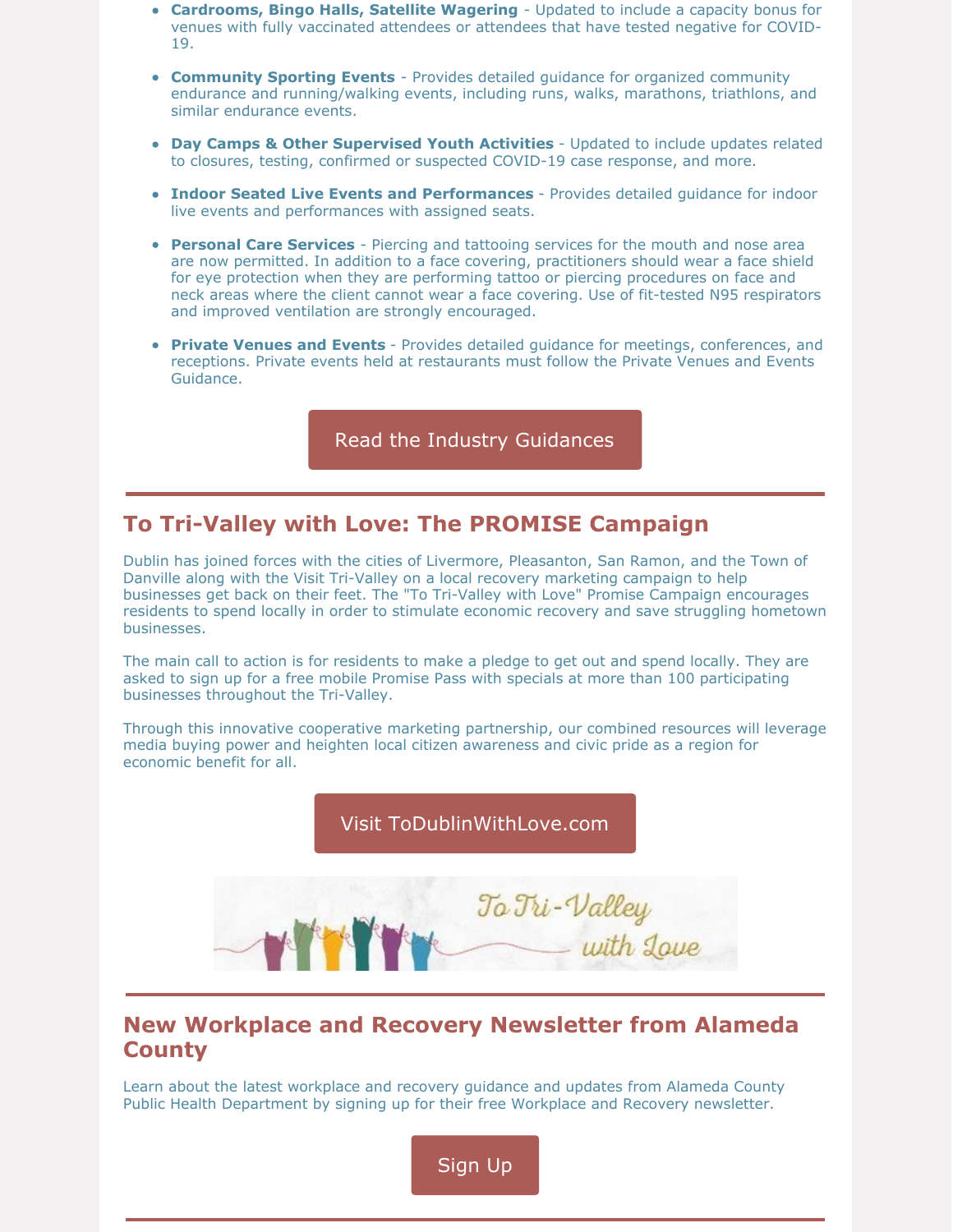## **HVAC System Maintenance**

Businesses owners who have HVAC systems should regularly check that their system is working correctly and regularly change the system's filters. Learn more on how to enhance indoor ventilation and lessen the risk of COVID-19.

### [Download](https://covid-19.acgov.org/covid19-assets/docs/recovery/general-business-ventilation-guidance-eng-2021.01.13.pdf) the HVAC Guidance (PDF)

## **Restaurant Revitalization Fund Helpful Hints**

If you are applying for the Small Business Administration (SBA) Restaurant Revitalization Fund (RRF), here are some reminders and helpful hints:



- If you have questions about the award calculation, see the[program](https://lnks.gd/l/eyJhbGciOiJIUzI1NiJ9.eyJidWxsZXRpbl9saW5rX2lkIjoxMDAsInVyaSI6ImJwMjpjbGljayIsImJ1bGxldGluX2lkIjoiMjAyMTA1MDQuMzk5Mjg4MDEiLCJ1cmwiOiJodHRwczovL3d3dy5zYmEuZ292L2RvY3VtZW50L3N1cHBvcnQtcmVzdGF1cmFudC1yZXZpdGFsaXphdGlvbi1mdW5kaW5nLXByb2dyYW0tZ3VpZGU_dXRtX21lZGl1bT1lbWFpbCZ1dG1fc291cmNlPWdvdmRlbGl2ZXJ5In0.W1plBLZhiC8GuY8l4i9f6ehWEYnLz8zwIRLTuLm8gpo/s/908094398/br/105860142930-l) guide, pages 7–9.
- The 4506T form is signed with your application during the e-sign process. You do not need to submit an additional 4506T.
- $\bullet$  If you are entering a state in the address section(s) use the abbreviation in capital letters (e.g., "CA").
- For application support, you may submit a message to the SBA using the platform inbox. For quick answers, this may be your best route.
- Businesses other than restaurants, bars, etc. may be eligible if at least 33% of gross receipts are from on-site food and/or beverage sales to the public.
- Businesses that recently opened (since January 1, 2020) or that are still in the process of opening may be eligible if they meet the eligibility requirements AND have incurred eligible expenses. See the payment [calculations](https://www.sba.gov/funding-programs/loans/covid-19-relief-options/restaurant-revitalization-fund#section-header-16).

#### **Next Steps:**

As outlined by Congress, the SBA will focus their reviews on the priority applications that have been submitted. Applicants who have submitted a non-priority application will find that their applications remain in a review status while the priority applications are processed during the first 21 days. Applicants in this status should not anticipate any outreach from the SBA during this period. *Note: Non-priority applicants are still encouraged to apply as soon as possible.*

Following a successful application submission, all applications will first enter a stage called "IRS verification." This process may take up to seven days and allows the SBA to validate your application submission.

The SBA received more than 186,200 applications in the first two days of the RRF application window. It is unknown when the program funding will be exhausted.

Visit the RRF [website](https://www.sba.gov/funding-programs/loans/covid-19-relief-options/restaurant-revitalization-fund#section-header-0)

# **As County Shifts to Smaller Vaccination Sites, Oakland Coliseum COVID Vaccination Site to Close**

Alameda County currently has the second highest rate of vaccine administered in northern California and fifth in the state. Alameda County is nearing 75% for all residents age 16+ receiving at least one dose of the COVID-19 vaccine. That's over 1.6 million doses to date.



Alameda County and the Governor's Office of Emergency Services (CalOES) have announced that the Oakland Coliseum mega vaccination site will be closing after May 23, 2021. The site experienced a rapid reduction in first dose appointments over the last two weeks of April. The County has taken over the site from CalOES to complete second doses.